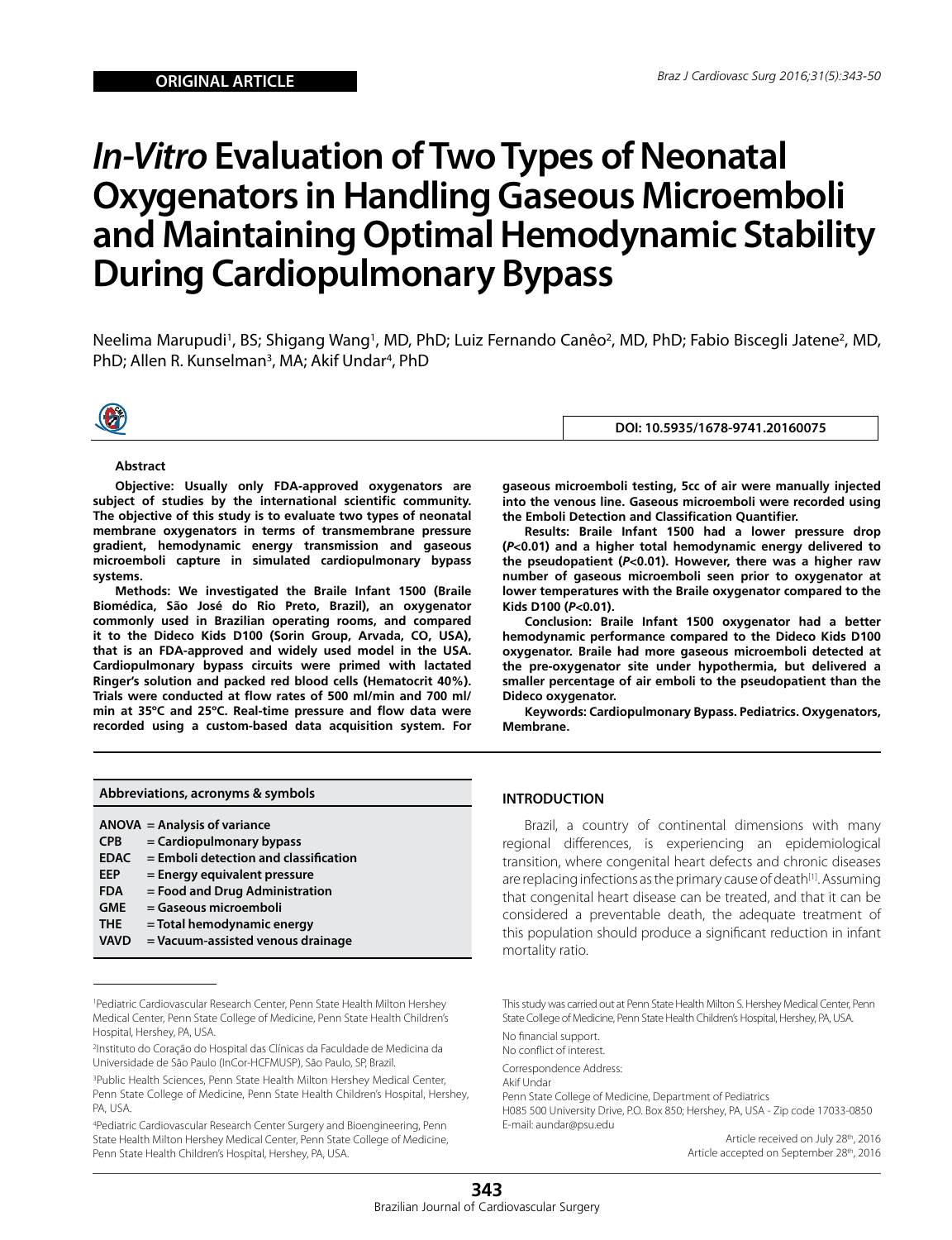Pediatric cardiac surgery is a complex system, where outcomes depend not only on surgical skills, but also on the interaction between human resources, hospitals facilities and processes[2].

Neonates and infants have cardiac lesions with a complex pathophysiology that often require technically demanding procedures, and are prone to complications and/or sequela related to bypass (CPB). Even well-trained and skillful surgeons, while being able to generate excellent results in children, have difficulties reproducing the same kind of outcomes with neonates and infants<sup>[2]</sup>.

Advancements in operative techniques and post-operative care have significantly decreased the mortality of pediatric patients undergoing cardiopulmonary bypass (CPB) procedures in the developed world. However, with this improved survival rate, an increase in morbidity due to surgical and post-surgical complications has been seen[3].

There is significant association between CPB and neurological injury<sup>[4,5]</sup> due to a variety of mechanisms of neurological insult, such as ischemia, inflammation, and reperfusion injury associated with CPB, which are often exacerbated by problems specific to the pediatric patient because of anatomic, metabolic, and physiological differences compared to the adult population $[5,6]$ . Furthermore, the delivery of gaseous microemboli (GME) from the CPB circuit to the patient is believed to be one of the main factors linked to neurological injury<sup>[5,7,8]</sup>. Air may enter the CPB circuitry from a non-occlusive atrial purse string, blood samplings, drug injections, excessive cardiotomy suction return, use of vacuum-assisted venous drainage (VAVD), as well as on initiation of CPB[9]. The various components of the CPB circuit, which includes the pump, venous reservoir, cardiotomy reservoir, oxygenator, and arterial filter — when used, also affect the amount of GME delivered to the patient<sup>[10-12]</sup>. Different perfusion methods, flow rates, and temperatures can also have an impact on GME production[13-15]. Continuous advancements in the design of CPB products have greatly improved the clearance of GME and thus, clinical outcomes, but constant investigation into safety and efficacy is necessary as companies release new versions of the various CPB components.

Developing a medical industry that could gradually replace imports was a priority from the very beginning of cardiac surgery in some evolving countries like Brazil. Local CPB devices for pediatric patients are now available and approved for clinical use only by the local regulatory health system, without research on its hemodynamics and air-handling capabilities. Therefore, it is not surprising that the large clinical trials published by the international scientific community are generated by testing products approved by the Food and Drug Administration (FDA) and used in developed countries<sup>[16,17]</sup>, and comparing them with other similar devices available in the same region.

Finally, the purpose of this study was to investigate the effectiveness of two neonatal oxygenators: the Braile Infant 1500 (Braile Biomédica, São José do Rio Preto, Brazil), a membrane oxygenator widely used in pediatric CPB procedures in South America though not yet approved by the FDA, and the Dideco KIDS Neonatal D100 (Sorin Group, Arvada, CO, USA), that is FDA-approved and frequently used worldwide. We evaluated and compared the two oxygenators in terms of hemodynamic properties as well as microemboli clearance at both normothermic and hypothermic conditions at varying flow rates and perfusion modes.

### **METHODS**

### **CPB Circuit Design**

The experimental circuit was constructed to be identical to the circuit set-up used in the pediatric cardiothoracic operating room. The circuit consisted of an HL-20 roller pump (Jostra, Austin, TX, USA), a Jostra-30 heater-cooler unit (Jostra, Austin, TX, USA), one of the two oxygenators being tested in the experiment and its accompanying venous reservoir, 6 feet of ¼ inch venous tubing, 5 feet of ¼ inch arterial tubing, a custom-made purge line, and a separate Capiox AF02 pediatric arterial filter (Terumo Corporation, Tokyo, Japan) (Figure 1). The two hollow-fiber membrane oxygenators investigated in this study were the Braile Infant 1500 and the Dideco KIDS Neonatal D100 oxygenator. The specifications for each oxygenator and venous reservoir can be seen in Table 1. The purge line consisted of 24 inches of tubing (1/8 in x 1/32 in) connected to a COBE 5 port manifold (Sorin Cardiovascular Inc., Arvada, CO, USA), and then 48 inches of tubing (3/32 in x 1/16 in) connecting the COBE 5 port manifold to the venous reservoir. Thus, the purge line was connected directly

| Oxygenator                  | <b>Braile Infant 1500</b>   | <b>KIDS D100</b>   |  |  |
|-----------------------------|-----------------------------|--------------------|--|--|
| Max Flow Rate               | $1.5$ L/min                 | 700 ml/min         |  |  |
| Priming Volume              | 65 ml                       | $31 \text{ ml}$    |  |  |
| Hollow-Fiber Material       | Polypropylene               | Phosphorylcholine  |  |  |
| Bundle Surface Area         | $0.5 \; \mathrm{m}^2$       | $0.22 \text{ m}^2$ |  |  |
| Venous reservoir            | Braile Venous Reservoir 500 | KIDS D100          |  |  |
| Capacity                    | 450 ml                      | 500 ml             |  |  |
| Cardiotomy Filter Pore Size | $200 \mu m$                 | $33 \mu m$         |  |  |
| Venous Filter Pore Size     | 245 µm                      | $51 \mu m$         |  |  |

**Table 1.** Oxygenator specifications.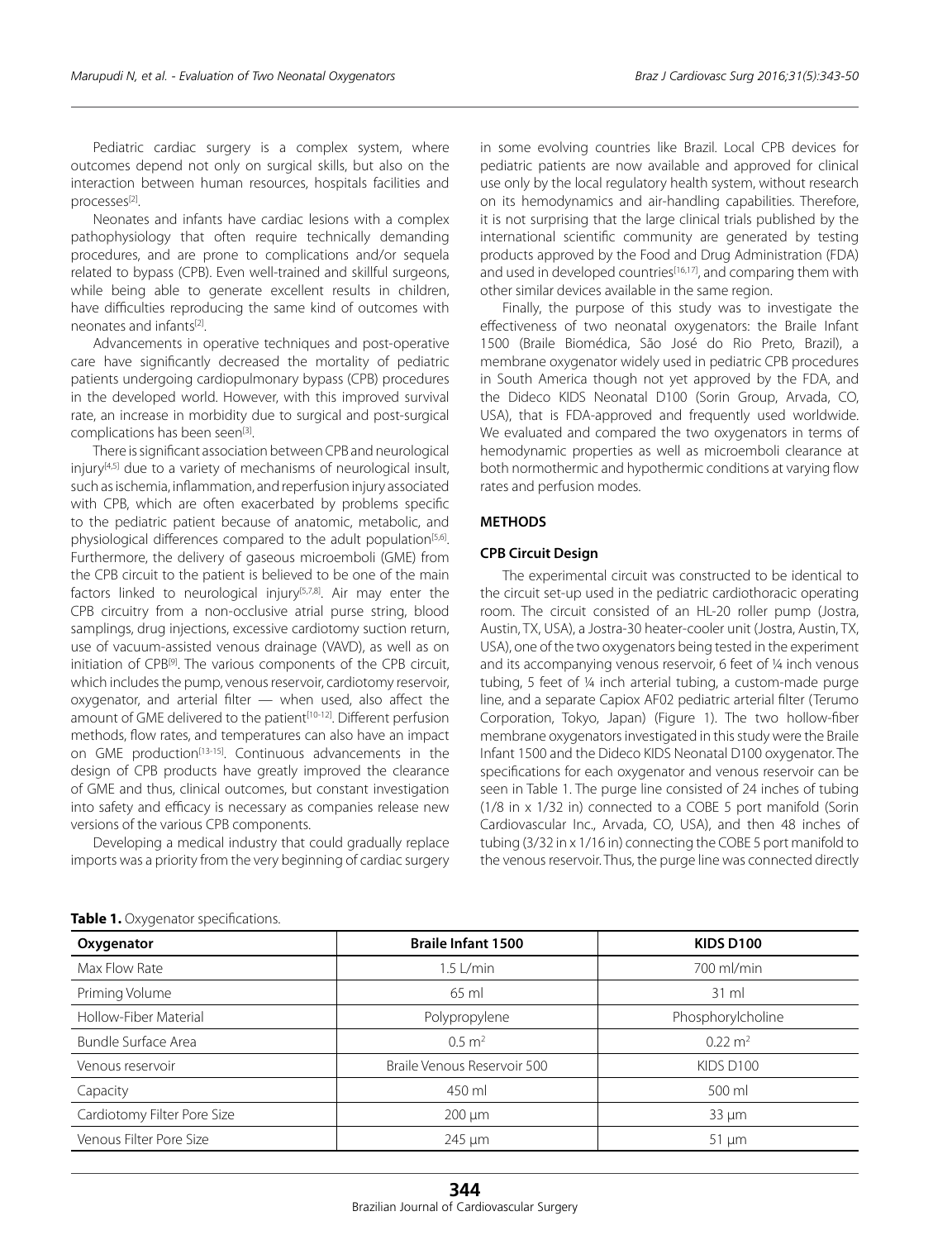

**Fig. 1** *- Outline of CPB circuits with the Braile Infant 1500 oxygenator (A) and KIDS D100 oxygenator (B). (In the experimental set-up, the venous*  reservoir was placed directly on top of the oxygenator. They are separated in this schematic in order to display all components of the circuit *clearly).*

to the post-filter de-airing port of the oxygenator and the venous reservoir. A Capiox CR10 hard shell cardiotomy reservoir (Terumo Corporation, Tokyo, Japan) served as a "pseudopatient".

## **Experimental Design**

The circuit was primed with Lactated Ringer's solution, first. Then, packed red blood cells were added to the circuit (hematocrit 40%). The total volume of the circuit was 700 ml. The venous reservoir was maintained at 200 ml and the pseudopatient was maintained at 300 ml during the experiments, simulating the average blood volume of a 3-4 kg pediatric patient. In addition, a Hoffman clamp was placed on the arterial line to allow us to maintain a constant arterial pressure of 100 mmHg. Another Hoffman clamp was also placed downstream of the venous reservoir to allow us to balance arterial and venous flow rates and maintain the pseudopatient's volume. The arterial filter purge line was kept open for all experiments.

Five ml of air were injected over 5 seconds into the venous line under both non-pulsatile and pulsatile perfusion conditions, at flow rates of 500 ml/min and 700 ml/min under both normothermic (35˚C) and hypothermic (25˚C) temperatures. A total of 10 air bolus injections were performed at each individual set of conditions for each oxygenator for a total of 160 injections.

## **Data Acquisition**

Two dual-channel Transonic ultrasound flow probes, model 6XL (Transonic Systems, Inc., Ithaca, NY, USA), and three Maxxim disposable pressure transducers (Maxxim Medical, Inc., Ithaca, NY, USA) were utilized. The flow probes were placed both upstream

of the oxygenator and downstream of the arterial filter. The pressure transducers were placed upstream and downstream of the oxygenator as well as downstream of the arterial filter. The pressure transducer and flow meter outputs were connected to a data-acquisition device (NI USB-6521, National Instruments, Austin, TX, USA), and then connected to a computer via USB port. Using the Labview 7.1 software, we obtained a sampling rate of 1000 samples per second, and a 20 second segment of the flow rate and arterial pressure was recorded using the LabView program. The flow rate (f) and pressure (p) values were used to calculate the energy equivalent pressure (EEP) during the time interval between t1 and t2, using the following formula<sup>[18]</sup>:

## **EEP (mmHg)** =  $\int_{t1}^{t2} f p dt$  /  $\int_{t1}^{t2} f dt$

EEP is a measurement of total hemodynamic energy (THE) per milliliter of blood that passes through a given arterial cross section. THE is then calculated by multiplying the EEP by a conversion factor of 1332.

We used the Emboli Detection and Classification (EDAC) quantifier system (Luna Innovations, Inc., Roanoke, VA, USA) to collect data on the size and number of gaseous microemboli<sup>[19]</sup>. Three transducers were connected to the circuit in the following positions: before the oxygenator, after the oxygenator, and after the arterial filter proximal to the Hoffman clamp. The EDAC system was connected to a computer via USB port, and the data were transferred and analyzed through Microsoft Excel. The EDAC data samples were collected for three minutes after each injection of air. There was a waiting period before proceeding with each one to allow the circuit to clear emboli from the previous injection.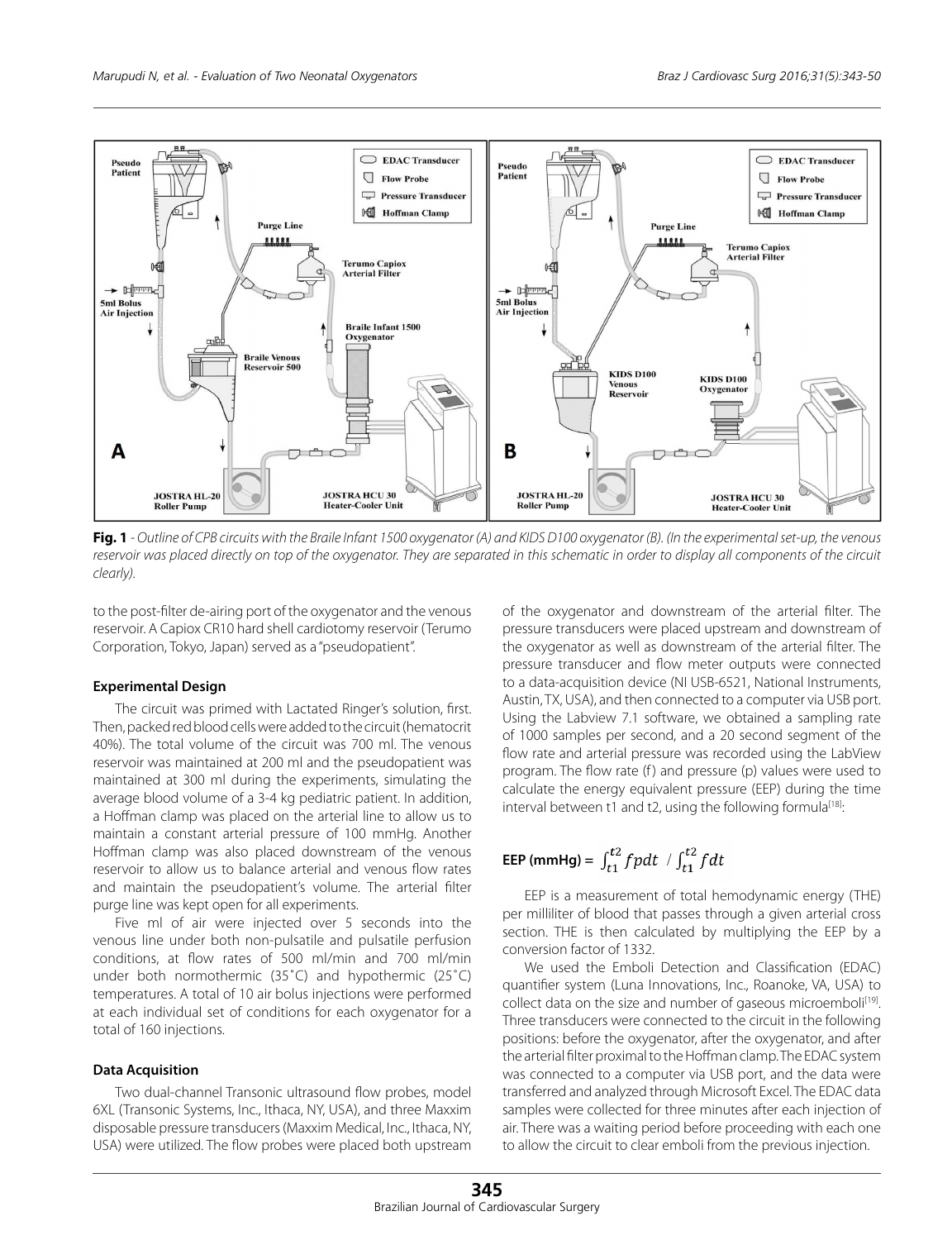## **Pulsatile Perfusion Mode Settings**

The pulsatile perfusion setting reproduces the time between two R waves of an electrocardiogram by setting the base flow of the Jostra Roller pump to 20%, the pump head start point to 20%, and the pump head stop point to 80%. The pump head start and stop points represent percentages of one complete pump rotation. A pulsatile pump frequency of 70 beats per minute was used.

## **Statistical Analysis**

Analysis of variance (ANOVA) models were fit to the continuous outcomes (e.g., pressure drop) to compare both oxygenators (Braile and Dideco) and pulsatile mode (nonpulsatile and pulsatile) at given temperatures (25℃ and 35℃) and flow rates (500 and 700 ml/min). A general linear model with correlated errors was fit to the continuous hemodynamic outcomes (*e.g.,* THE) to compare oxygenators, pulsatile modes, and location in the circuit (*e.g*., pre-oxygenator, post-filter) within given temperatures and flow rates<sup>[20]</sup>. The general linear model with correlated errors is an extension of linear regression that accounts for the within-subject variability inherent to repeated measures designs. In this study, the repeated factor is the location in the circuit. For each outcome, *P*-values were adjusted for multiple comparisons testing using the Tukey procedure. All hypotheses tests were two-sided and all analyses were performed using SAS software, version 9.4 (SAS Institute Inc., Cary, NC, USA).

## **RESULTS**

## **Gaseous Microemboli**

Total GME counts delivered to the pseudopatient increased with increasing flow rates and decreasing blood temperatures (Tables 2 and 3). At hypothermic temperature, the Braile oxygenator had more GME recorded at the pre-oxygenator site compared to the Dideco oxygenator (*P*<0.01). At normothermic temperature and 700 ml/min flow rate, the Dideco oxygenator had a higher number of GME at the pre-oxygenator site (*P*<0.01). The majority of microemboli were smaller than 40 µm during all trials. There was no statistically significant difference between the two oxygenators at the post-oxygenator site and distal arterial line. When comparing GME delivered to the pseudopatient as a percentage of GME generated prior to oxygenator (postoxygenator GME divided by pre-oxygenator GME times 100), the Braile oxygenator delivered a smaller percentage to the pseudopatient than the Dideco oxygenator (*P*<0.01) (Tables 2 and 3).

## **Pressure Drop and Hemodynamic Energy**

For both oxygenators, the mean pressure drop across the oxygenator increased with a higher flow rate at both temperatures (Table 4). Consistently, the pressure drop was slightly lower at a higher temperature for both oxygenators. The Braile oxygenator showed a lower mean pressure drop than the Dideco (*P*<0.01). This difference was particularly highlighted at a higher flow rate.

THE decreased across the oxygenator in all experimental conditions. Pre-oxygenator THEs were higher at a higher flow rate as well as in hypothermic conditions (Figure 2). The Dideco oxygenator had higher pre-oxygenator THE than the Braile in all experimental conditions, with a lower post-filter THE delivered to the pseudopatient *(P*<0.01). The Dideco oxygenator exhibited a greater drop in THE across the oxygenator, resulting in a smaller percentage of original post-oxygenator THE being delivered to the patient as compared to the Braile oxygenator (*P*<0.01) (Figure 3).

|                  | Oxygenator    | Mode      | Pre-oxygenator site     |              |                    | Post-oxygenator site |              | Distal arterial line |                           |                | $\%$               |                     |
|------------------|---------------|-----------|-------------------------|--------------|--------------------|----------------------|--------------|----------------------|---------------------------|----------------|--------------------|---------------------|
| <b>Flow rate</b> |               |           | Volume (CC)             | Count<br>(n) | $>40 \mu m$<br>(n) | Volume (CC)          | Count<br>(n) | $>40 \mu m$<br>(n)   | Volume (CC)               | Count  <br>(n) | $>40 \mu m$<br>(n) | <b>GME</b><br>Count |
| 500ml/min        | <b>Braile</b> | <b>NP</b> | 7.1E-07±4.8E-07         | $70 + 30$    | $4\pm3$            | 1.6E-07±2.8E-07      | $9+9$        | $1\pm2$              | 1.5E-09±2.0E-09           | $1\pm 2$       | $\mathbf{0}$       | 13.2                |
|                  |               | P         | 8.5E-07±5.9E-07         | 108±41       | 5±5                | 1.6E-07±2.3E-07      | $8\pm 6$     | $1\pm1$              | 1.5E-07±4.4E-07           | 3±4            | $\mathbf 0$        | 7.1                 |
|                  | Dideco        | <b>NP</b> | 3F-07+9.3F-08           | $18 + 12$    | $1\pm1$            | 6.9E-08±1.1E-07      | 6±6          | $\Omega$             | 1.1E-09±3.1E-09           | $() + 1$       | $\Omega$           | $33.9*$             |
|                  |               | P         | .6E-07±1.2E-07          | 19±10        | $1\pm1$            | 1.6E-08±2.0E-08      | $5+5$        | 0                    | $1.0E - 10 \pm 3.2E - 10$ | $() + ()$      | $\mathbf{0}$       | $26.3*$             |
| 700 ml/min       | <b>Braile</b> | NP        | $8.7F - 07 + 1.1F - 07$ | $115 \pm 14$ | 6±1                | 3.6E-07±6.1E-07      | 11±5         | $1\pm1$              | 8.9E-09±1.6E-08           | $2+2$          | $\Omega$           | 9.7                 |
|                  |               | P         | .5E-06±5.5E-07          | $191 + 52$   | 7 <sub>±4</sub>    | 3.7E-07±5.0E-07      | $16+11$      | $2+3$                | 2.5E-09±1.9E-09           | $2\pm1$        | $\Omega$           | 8.5                 |
|                  | Dideco        | NP        | .5E-06±6.1E-07          | 236±98*      | 5±3                | 1.1E-06±1.0E-06      | 99±45        | $6+7$                | 3.0E-08±2.4E-08           | $16 + 9$       | $\Omega$           | $42.1*$             |
|                  |               | P         | .5E-06±5.6E-07          | $256 \pm 51$ | 5±4                | 2.6E-06±6.8E-06      | $107 + 87$   | $9 + 21$             | 3.1E-08±2.1E-08           | 13±7           | $\Omega$           | $41.8*$             |

**Table 2.** GME volumes and counts at 35˚C.

NP=non-pulsatile flow; P=pulsatile flow

% GME Count=Post-oxygenator count/Pre-oxygenator count x 100; \**P*<0.01, Braile *vs*. Dideco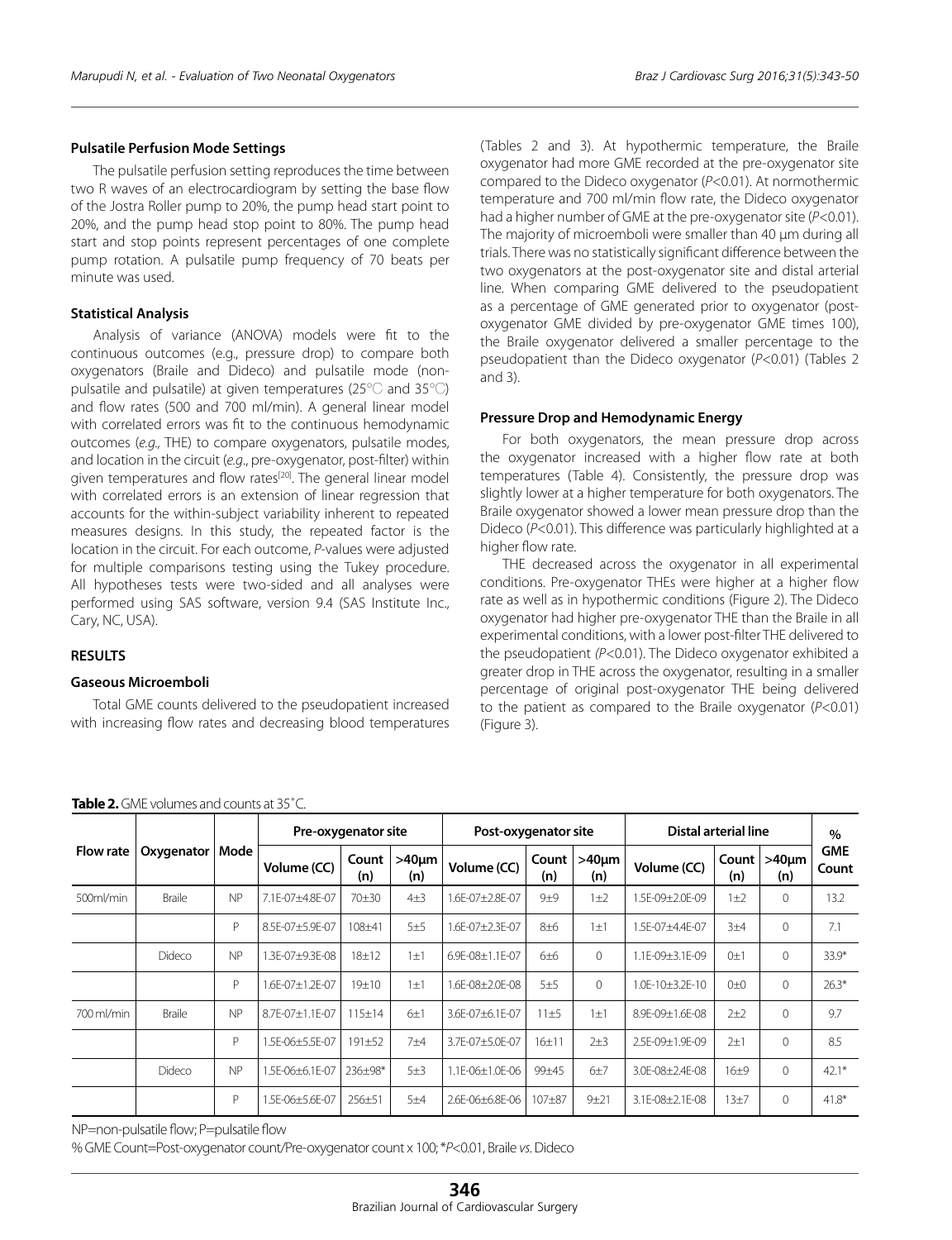|                  | Oxygenator    | Mode | Pre-oxygenator site |              |                    | Post-oxygenator site |                 |                    | Distal arterial line |              |                    | $\%$                |
|------------------|---------------|------|---------------------|--------------|--------------------|----------------------|-----------------|--------------------|----------------------|--------------|--------------------|---------------------|
| <b>Flow rate</b> |               |      | Volume (CC)         | Count (n)    | $>40 \mu m$<br>(n) | Volume (CC)          | Count<br>(n)    | $>40 \mu m$<br>(n) | Volume (CC)          | Count<br>(n) | $>40 \mu m$<br>(n) | <b>GME</b><br>Count |
| 500 ml/min       | <b>Braile</b> | NP   | 1.0E-06±6.3E-07     | $164 + 31$   | 5±4                | 4.6E-08±7.9E-08      | 7 <sub>±6</sub> | $0\pm1$            | 1.7E-09±2.7E-09      | $1\pm2$      | $\Omega$           | 4.6                 |
|                  |               | P    | .2E-06±3.6E-07      | 244±32       | 5±3                | 3.1E-08±3.0E-08      | $9+5$           | $\Omega$           | 1.4F-08+3.4F-08      | $1\pm3$      | $\Omega$           | 3.7                 |
|                  | Dideco        | NP   | .2E-07±1.1E-07      | $24 \pm 12*$ | $1\pm1$            | 1.9E-08±1.9E-08      | $6+4$           | $\Omega$           | 4.1E-10±9.5E-10      | $1\pm2$      | $\Omega$           | $25.4*$             |
|                  |               | P    | $4F-07+7.6F-08$     | $40\pm8*$    | $1 + 1$            | 2.3F-08+3.8F-08      | $6+6$           | $\Omega$           | $1.3F-10+2.7F-10$    | $0+0.5$      | $\Omega$           | 14.3                |
| 700 ml/min       | <b>Braile</b> | NP   | 5.1E-06±3.4E-06     | 654±242      | $27 + 21$          | 5.6E-07±7.9E-07      | $87 + 60$       | 3±5                | 9.7E-08±1.0E-07      | $26 + 22$    | 0                  | 13.2                |
|                  |               | P    | 8.1E-06±1.2E-06+    | 1322±203†    | 39±8†              | 6.3E-07±5.1E-07      | $120 + 22$      | $1\pm2$            | 8.8E-08±5.6E-08      | $24 \pm 10$  | 0±1                | 9.1                 |
|                  | Dideco        | NP   | 1.1E-06±4.1E-07*    | 184±55*      | $5 + 3*$           | 4.4E-07±2.0E-07      | $87 + 33$       | $2+1$              | 4.3E-08±3.9E-08      | $16\pm8$     | 0                  | $47.3*$             |
|                  |               | P    | 2.0E-06±7.8E-07*    | 256±36*      | $9±4*$             | 9.3E-07±3.7E-07      | $121 \pm 28$    | $4\pm3$            | 5.8E-08±3.4E-08      | $25\pm8$     | 0                  | $47.4*$             |

#### **Table 3.** GMF volumes and counts at 25°C.

NP=non-pulsatile flow; *P*=pulsatile flow

% GME Count=Post-oxygenator count/Pre-oxygenator count x 100;

\**P*<0.01, Braile *vs.* Dideco; †*P*<0.05, NP *vs.* P mode

|  | Table 4. Pressure drop across the oxygenators and "Stolen" blood flow from arterial filter purge line. |  |  |  |  |
|--|--------------------------------------------------------------------------------------------------------|--|--|--|--|
|--|--------------------------------------------------------------------------------------------------------|--|--|--|--|

| <b>Flow rate</b> |                            | Mode      |                  | Oxygenator pressure drop (mmHg) | Stolen blood flow (ml/min) |                  |  |
|------------------|----------------------------|-----------|------------------|---------------------------------|----------------------------|------------------|--|
|                  | Oxygenator                 |           | $35^{\circ}$ C   | $25^{\circ}$ C                  | $35^{\circ}$ C             | $25^{\circ}$ C   |  |
| $500$ ml/min     | <b>NP</b><br><b>Braile</b> |           | $35.3 \pm 0.3$   | $39.8 \pm 0.2$                  | $132.8 + 2.9$              | $138.2 \pm 0.8$  |  |
|                  |                            | P         | $36.4 + 0.3$     | $41.1 \pm 0.3$                  | 134.7+3.6                  | $138.5 \pm 1.8$  |  |
|                  | Dideco                     | <b>NP</b> | $92.2 + 2.3*$    | $110.7 \pm 0.8*$                | $128.9 + 4.3$              | $122.9 \pm 0.5*$ |  |
|                  |                            | Р         | $94.4 + 1.7*$    | $112.9 + 1.3*$                  | $129.8 + 5.3$              | $122.9 + 1.3*$   |  |
| 700 ml/min       | <b>Braile</b>              | <b>NP</b> | $47.5 \pm 0.1$   | $54.3 \pm 0.0$                  | $154.3 \pm 1.5$            | $135.8 \pm 1.1$  |  |
|                  |                            | р         | $49.4 + 0.3$     | $56.3 \pm 0.3$                  | $155.4 + 1.7$              | $136.7 \pm 1.7$  |  |
|                  | Dideco                     | <b>NP</b> | $125.5 \pm 0.2*$ | $163.7 + 2.9*$                  | $133.1 \pm 0.4*$           | $115.6 \pm 1.4*$ |  |
|                  |                            | D         | 129.8±0.7*+      | 168.0±2.9 *†                    | 133.9±1.8*                 | $116.1 \pm 2.2*$ |  |

NP=non-pulsatile flow; P=pulsatile flow

\**P*<0.01, Braile *vs*. Dideco; †*P*<0.05, NP *vs.* P mode

## **"Stolen" Blood Flow**

Blood flow shunted through the purge line of the arterial filter from the patient increased at higher flow rates and, in general, also increased at normothermia. The Braile oxygenator had a higher rate of "stolen" blood flow from the pseudopatient at a higher flow rate and hypothermia (*P*<0.01) (Table 4).

### **Pulsatile and Non-Pulsatile Perfusion Modes**

There was a slightly higher pressure drop as well as stolen blood flow at the pulsatile condition for both oxygenators (Table 4). The oxygenator pressure drop reached statistical difference (*P*<0.05) between non-pulsatile and pulsatile modes only at 700 ml/min in the Dideco group. The pre-oxygenator and post-arterial filter THEs were higher at pulsatile conditions (*P*<0.01) (Figure 2). However, the percentage of pre-oxygenator THE delivered to the patient was not significantly different between the two perfusion modes (Figure 3). There was always a higher number of GME generated prior to oxygenator under pulsatile mode as compared to the non-pulsatile mode, but there was a significant difference only at the pre-oxygenator site at 25˚C in the Braile group (*P*<0.05). In addition, the percentage of oxygenator GME trapping was similar between the two perfusion modes (*P*>0.05) (Tables 2 and 3).

## **DISCUSSION**

Gaseous microemboli remain an important challenge in CPB procedures because of the significant positive correlation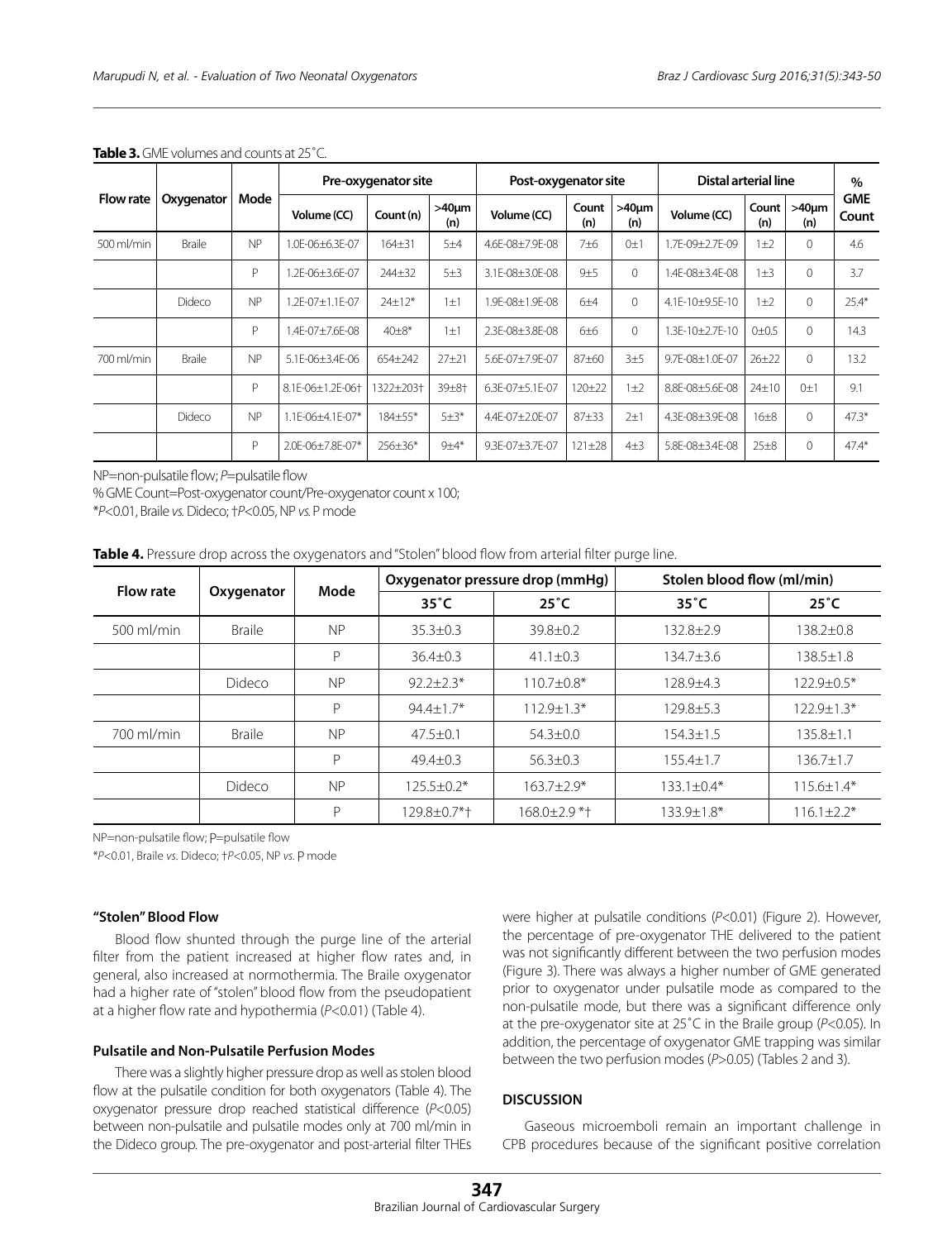

#### 700000 600000 500000 ្តិ 400000 ergs 300000 200000 100000  $\mathbf{0}$ NP **NP** p p 500 ml/min 700 ml/min 500 ml/min 700 ml/min  $35^{\circ}$ C  $25^{\circ}C$  $\square$  Braile Dideco

**Fig. 2 -** *Pre-oxygenator and post-filter total hemodynamic energy (THE) under non-pulsatile (NP) and pulsatile (P) mode. \*P<0.01, Braile vs. Dideco; †P<0.01, NP vs. P mode*

between microemboli exposure during CPB and postoperative neurological injury<sup>[21]</sup>. Thus, minimizing the number of GME delivered to pediatric patients undergoing CPB procedures should lead to better clinical outcomes. Sources of air emboli are numerous and include bubbles in the venous line, the vent and suction lines, vacuum assisted venous drainage, perfusionist handling, as well as manual manipulation by the surgeon<sup>[9]</sup>. Most GME should be removed by the oxygenator, which is why we continue to test the various oxygenators on the market to determine which ones are the most effective at this task. In the present study, we found that the number of microemboli detected prior to oxygenator and following oxygenator was larger at higher flow rates. We believe that this happens because higher flow rates decrease the time the blood spends across the venous filters, thus preventing optimal microemboli trapping. In addition, total GME counts slightly increased under pulsatile mode compared to non-pulsatile mode, although there is no statistically significant difference between the two perfusion modes. This may be explained by reducing GME removal at a

40  $30$  $20$  $10$  $\Omega$ **NP NIE N<sub>P</sub>** 500 ml/min 700 ml/min 500 ml/min 700 ml/min  $35^{\circ}$ C  $25^{\circ}C$ 

## **Fig. 3** *- Percentage of pre-oxygenator total hemodynamic energy (THE) delivered to pseudopatient under non-pulsatile (NP) and pulsatile (P) mode. \*P<0.01, Braile vs. Dideco*

high instant flow rate under pulsatile mode. We also found the number of GME to be increased in hypothermic conditions due to increased blood viscosity. Therefore, flow rate, blood temperature and perfusion mode have great effects on GME transmission during CPB procedure, confirming our previous findings[13-15,22-25].

The total GME count was higher for the Braile oxygenator before oxygenator at hypothermia and a higher flow rate. Discrepancies in GME produced before the oxygenator can be attributed to the differences in venous reservoir construction, capacity and filter pore size. The Braile venous reservoir's maximum capacity is 450 ml and the venous filter pore size was 245 micrometers whereas the Dideco KIDS venous reservoir had a maximum capacity of 500 ml and a venous filter pore size of 51 micrometers. The smaller filter size could have played a role in the number of emboli delivered to the pseudopatient. Both limiting the number of microemboli delivered to the patient and maintaining optimal hemodynamic properties are important factors in determining the efficacy of the components of a CPB circuit to reduce morbidity and mortality, particularly linked to neurological damage, after open heart surgery. Regarding the post-oxygenator microemboli as a percentage of the preoxygenator, the Braile oxygenator appears to capture a greater percentage of microemboli because of the discrepancies in the venous filter port sizes and the membrane surface area.

The pressure drop across the oxygenators is specific to the hollow-fiber configuration of each type of oxygenator. This may be in part due to the differences in membrane surface area, maximum blood flow, and fiber density of each oxygenator. The membrane surface area of the Braile oxygenator is 0.5  $m<sup>2</sup>$ , more than double the size of the Dideco oxygenator, which is 0.22  $m<sup>2</sup>$ . Maximum flow rate for the Braile oxygenator (1.5 L/min) was also more than double that of the Dideco oxygenator (700 ml/min). The pressure drop was significantly higher across the Dideco



Percentage of THE delivered to patient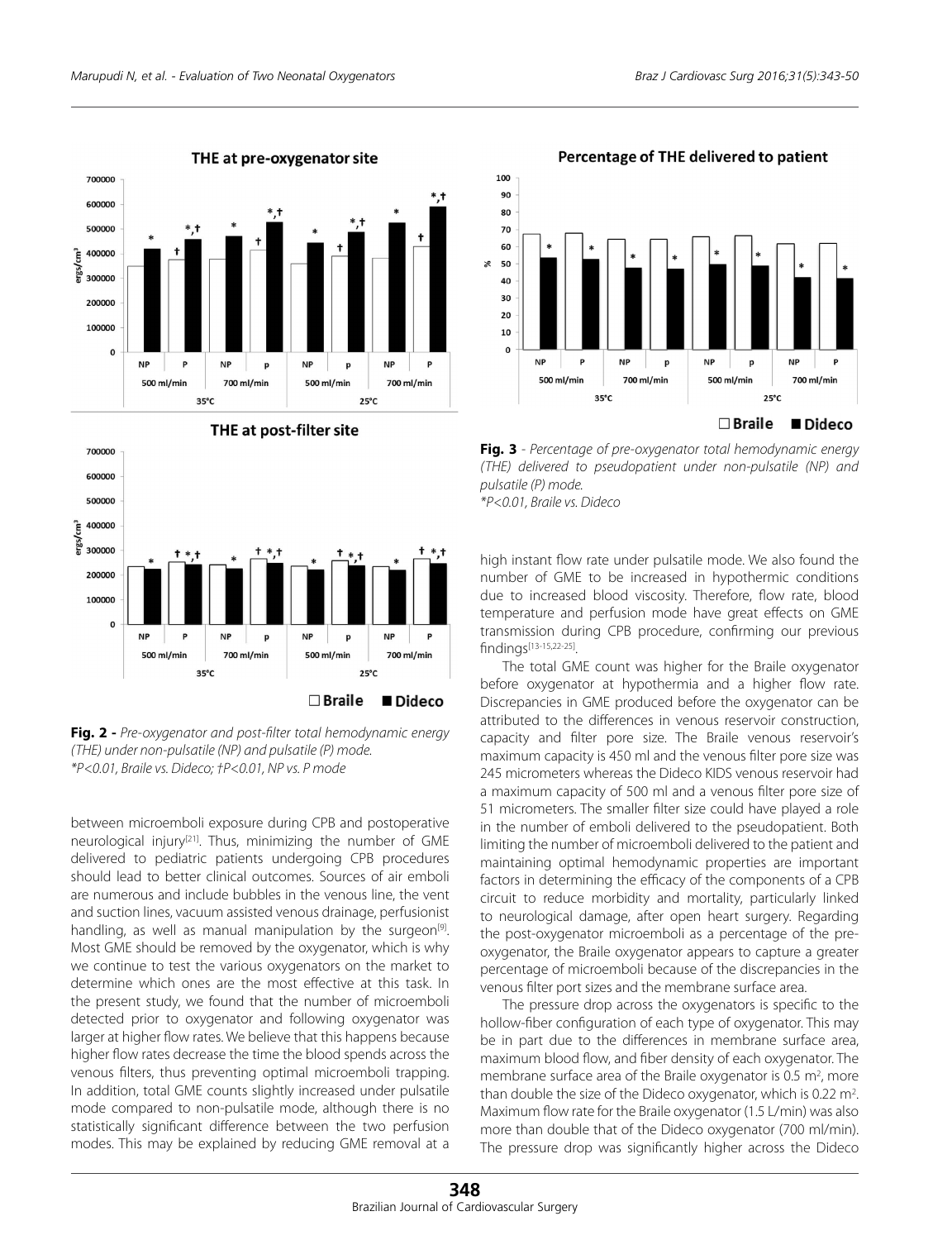oxygenator than across the Braile at all flow rates, in both pulsatile and non-pulsatile modes. Those differences are important because a higher resistance of the circuit flow leads to a higher pressure drop across the oxygenator, meaning that the blood is being pushed only at a higher pressure against the membranes while passing through the oxygenator. This force is a potential cause for cellular damage and an increased inflammatory response that may significantly delay post-operative recovery. THE is a function of pump flow rate and arterial pressure; thus, the higher pressure drop seen with the Dideco oxygenator could explain why we see much higher pre-oxygenator THE values and lower post-oxygenator THE values, leading to a significant decrease in THE delivered to the patient with this oxygenator when compared to the Braile oxygenator. Pulsatile flow generates significantly greater THE than non-pulsatile flow regardless of type of oxygenator and blood temperature.

Another major factor for neurological injury is the amount of blood shunted through an open arterial purge line. It has been shown that keeping the arterial purge line open can further reduce the total volume and size of microemboli delivered to the patient<sup>[22-25]</sup>. However, keeping the purge line open also shunts a significant amount of blood away from the patient and puts the patient at risk for hypoperfusion and a decreased post-arterial filter THE, especially at lower flow rates<sup>[26]</sup>. We should measure the true flow rate of blood to the patient using flow probes after the arterial filter. These circumstances are all parameters that can be affected by the types of devices used, the flow rate settings, and the temperature and viscosity of the blood. In addition, higher flow rates also result in a higher pressure drop across the oxygenator and a lower percentage of THE delivered to the patient. Thus, the ideal circuit would consist of an arterial filter and oxygenator that limit this "stolen" blood flow and pressure drop across the oxygenator while restricting the volume and size of microemboli delivered to the patient.

## **Limitations**

The most significant limitation of this study was that the maximum flow rate of each oxygenator was vastly different. The Braile oxygenator had a flow rate of 1.5 L/min whereas the Dideco oxygenator had a flow rate of 700 ml/min. The differing flow rates may influence the pressure gradient across the oxygenator, thus affecting resistance and potential for retained post-oxygenator GME. Although these differences are important, we feel that the oxygenators can and should be compared in terms of efficacy because they are used in the same types of medical procedures for the same patient population.

## **CONCLUSION**

Our results showed that the Braile Infant 1500 had a lower pressure drop and a higher total hemodynamic energy delivered to the pseudopatient in our simulated pediatric CPB circuits. There was a higher raw number of microemboli detected with the Braile Infant 1500 oxygenator at pre-oxygenator site in hypothermic conditions compared to the Dideco KIDS D100. However, the Braile oxygenator delivered a smaller percentage of micoemboli to the pseudopatient than the Dideco oxygenator. The higher number of GME could be attributed to the varying sizes of their respective venous reservoirs capacity, screen filters, and maximum flow rates. The greater capability of the Braile oxygenator to capture a greater percentage of microemboli could be explained by the discrepancies in the venous filter port size and the membrane surface area between both oxygenators. Hypothermia, pulsatile conditions and higher flow rates tended to deliver a higher number of GME compared to non-pulsatile conditions. Further studies are warranted to verify our findings.

#### **Authors' roles & responsibilities**

- NM Analysis and/or data interpretation; conception and design study; manuscript redaction or critical review of its content; realization of operations and/or trials; statistical analysis; final manuscript approval
- SW Analysis and/or data interpretation; conception and design study; manuscript redaction or critical review of its content; realization of operations and/or trials; statistical analysis; final manuscript approval
- LFC Analysis and/or data interpretation; conception and design study; manuscript redaction or critical review of its content; realization of operations and/or trials; statistical analysis; final manuscript approval
- FBJ Analysis and/or data interpretation; conception and design study; manuscript redaction or critical review of its content; realization of operations and/or trials; statistical analysis; final manuscript approval
- ARK Analysis and/or data interpretation; conception and design study; manuscript redaction or critical review of its content; realization of operations and/or trials; statistical analysis; final manuscript approval
- AU Analysis and/or data interpretation; conception and design study; manuscript redaction or critical review of its content; realization of operations and/or trials; statistical analysis; final manuscript approval

## **REFERENCES**

- 1. Caneo LF, Jatene MB, Yatsuda N, Gomes WJ. A reflection on the performance of pediatric cardiac surgery in the State of São Paulo. Rev Bras Cir Cardiovasc. 2012;27(3):457-62.
- 2. Neirotti R. Paediatric cardiac surgery in less privileged parts of the world. Cardiol Young. 2004;14(3):341-6.
- 3. Ithuralde M, Neirotti R. Neonatal heart surgery: evaluation of risk factors. NeoReviews. 2011;12(5):e252-9.
- 4. Hsia TY, Gruber PJ. Factors influencing neurologic outcome after neonatal cardiopulmonary bypass: what we can and cannot control. Ann Thorac Surg. 2006;81(6):S2381-8.
- 5. Su XW, Undar A. Brain protection during pediatric cardiopulmonary bypass. Artif Organs. 2010;34(4):E91-102.
- Haines N, Wang S, Ündar A, Alkan A, Akcevin A. Clinical outcomes of pulsatile and non-pulsatile mode of perfusion. J Extra Corpor Technol. 2009;41(1):P26-9.